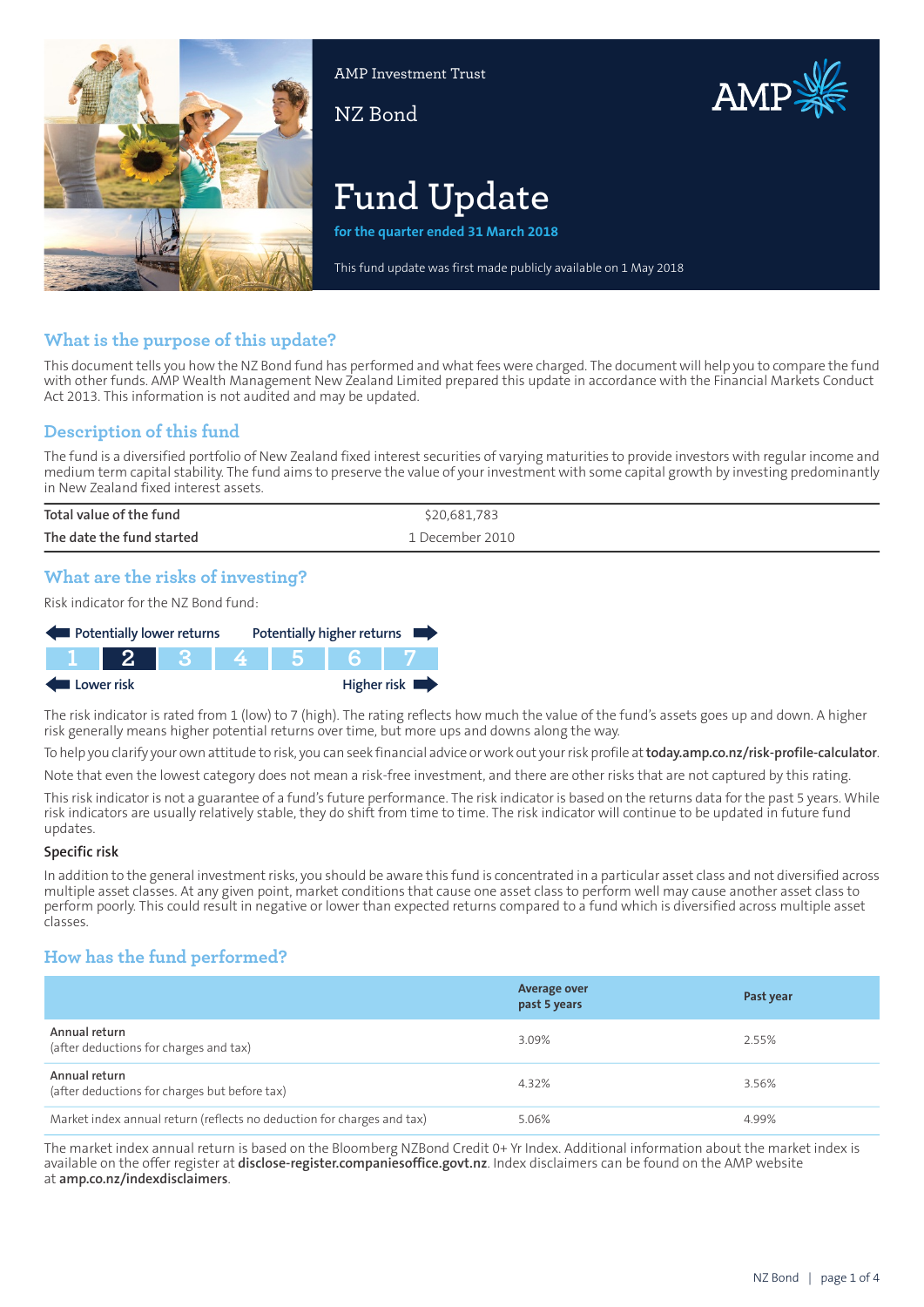#### **Annual return graph**



This shows the return afterfund charges and tax for each year ending 31 March since the fund started. The last bar shows the average annual return since the fund started, up to 31 March 2018.

**Important:** This does not tell you how the fund will perform in the future.

Returns in this update are after tax at the highest prescribed investor rate (PIR) of tax for an individual New Zealand resident. Your tax may be lower.

## **What fees are investors charged?**

Investors in the NZ Bond fund are charged fund charges. In the year to 31 March 2017 these were:

|                                             | % of net asset value                                                     |
|---------------------------------------------|--------------------------------------------------------------------------|
| Total fund charges                          | 0.89%                                                                    |
| Which are made up of -                      |                                                                          |
| Total management and administration charges | 0.89%                                                                    |
| Including -                                 |                                                                          |
| Manager's basic fee                         | 0.41%                                                                    |
| Other management and administration charges | 0.48%                                                                    |
| Total performance-based fees                | $0.00\%$                                                                 |
| <b>Other charges</b>                        | Dollar amount per investor or description<br>of how charge is calculated |
| NII                                         |                                                                          |

Investors may also be charged individual action fees for specific actions or decisions (for example, for withdrawing from or switching funds). See the 'fees and other charges' document on the entry relating to the offer of interests in the AMP Investment Trust maintained on the offer register (**[disclose-register.companiesoffice.govt.nz](https://disclose-register.companiesoffice.govt.nz/)**) for more information about those fees.

Small differences in fees and charges can have a big impact on your investment over the long term.

## **Example of how this applies to an investor**

Craig had \$10,000 in the fund at the start of the year and did not make any further contributions. At the end of the year, Craig received a return after fund charges were deducted of \$255.00 (that is 2.55% of his initial \$10,000). Craig also paid \$0.00 in other charges. This gives Craig a total return after tax of \$255.00 for the year.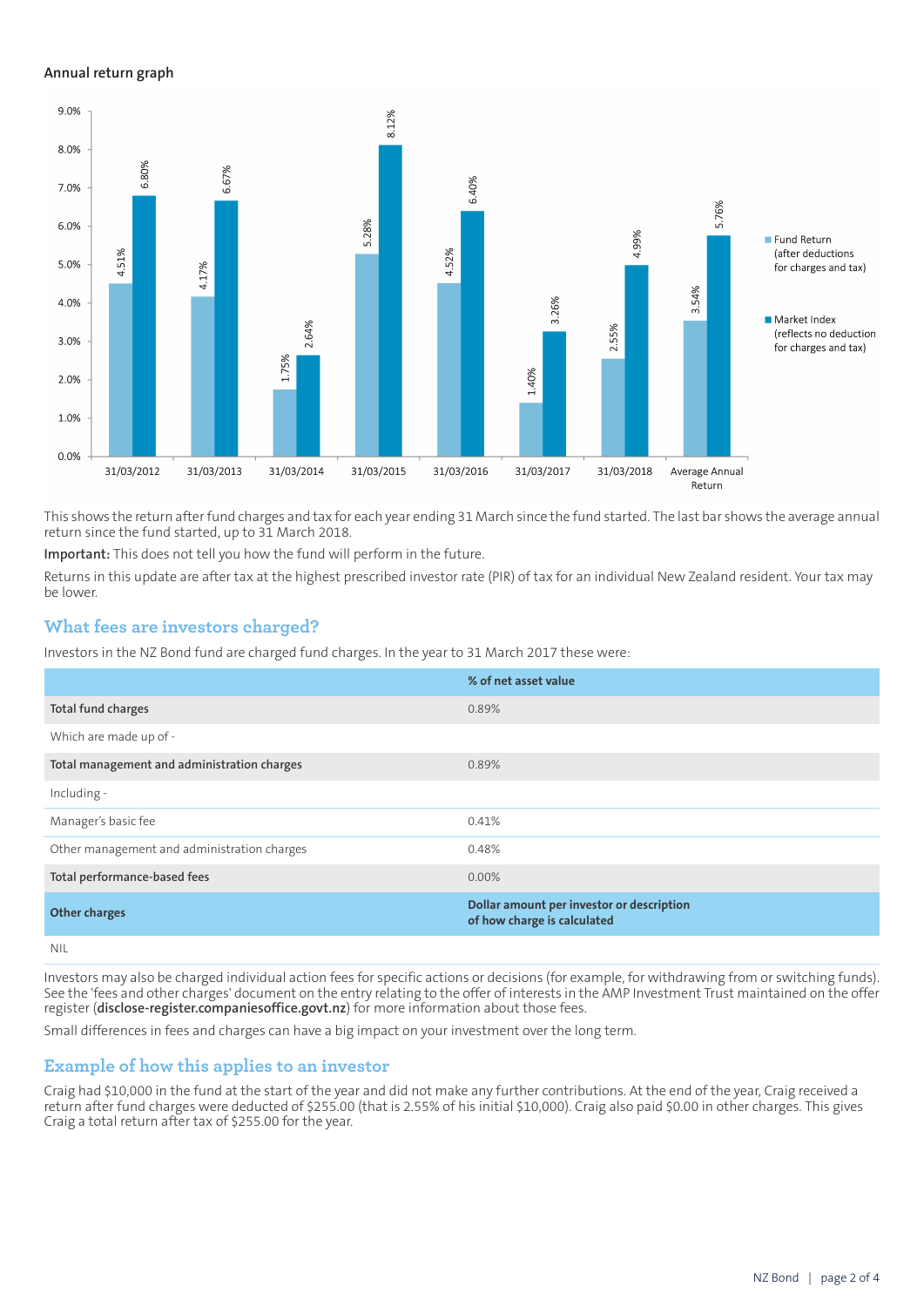# **What does the fund invest in?**

## **Actual investment mix<sup>1</sup>**

This shows the types of assets that the fund invests in.



## **Target investment mix**

This shows the mix of assets that the fund generally intends to invest in.

| <b>Asset Type</b>            | <b>Allocation</b> |
|------------------------------|-------------------|
| Cash and cash equivalents    | 0.00%             |
| New Zealand fixed interest   | 100.00%           |
| International fixed interest | 0.00%             |
| Australasian equities        | 0.00%             |
| International equities       | 0.00%             |
| Listed property              | 0.00%             |
| Unlisted property            | 0.00%             |
| Commodities                  | 0.00%             |
| Other                        | 0.00%             |

# **Top 10 investments<sup>1</sup>**

|    | <b>Name</b>                                             | Percentage<br>of fund<br>net assets | <b>Asset Type</b>          | Country     | <b>Credit rating</b><br>(if applicable) |
|----|---------------------------------------------------------|-------------------------------------|----------------------------|-------------|-----------------------------------------|
| 1  | Westpac New Zealand Ltd bond maturing 12 Jul 19         | 8.13%                               | New Zealand fixed interest | New Zealand | $A+$                                    |
| 2  | Transpower New Zealand Ltd bond maturing 10 Jun 20      | 8.06%                               | New Zealand fixed interest | New Zealand | $AA-$                                   |
| 3  | Port of Tauranga Ltd bond maturing 29 Oct 19            | 5.17%                               | New Zealand fixed interest | New Zealand | BBB+                                    |
| 4  | Fonterra Co-operative Group Ltd bond maturing 25 Feb 20 | 5.09%                               | New Zealand fixed interest | New Zealand | $A -$                                   |
| 5  | Toyota Finance New Zealand Ltd bond maturing 23 Apr 19  | 5.08%                               | New Zealand fixed interest | New Zealand | $AA-$                                   |
| 6  | Auckland Council bond maturing 24 Sep 20                | 5.01%                               | New Zealand fixed interest | New Zealand | AA                                      |
| 7  | ANZ Bank New Zealand Ltd bond maturing 26 Aug 20        | 4.92%                               | New Zealand fixed interest | New Zealand | $A+$                                    |
| 8  | ASB Bank Ltd bond maturing 08 Mar 19                    | 4.87%                               | New Zealand fixed interest | New Zealand | $A+$                                    |
| 9  | Transpower New Zealand Ltd bond maturing 06 Sep 19      | 4.50%                               | New Zealand fixed interest | New Zealand | $AA-$                                   |
| 10 | Bank of New Zealand bond maturing 20 Dec 18             | 3.13%                               | New Zealand fixed interest | New Zealand | $A+$                                    |

The top 10 investments make up 53.96% of the fund.